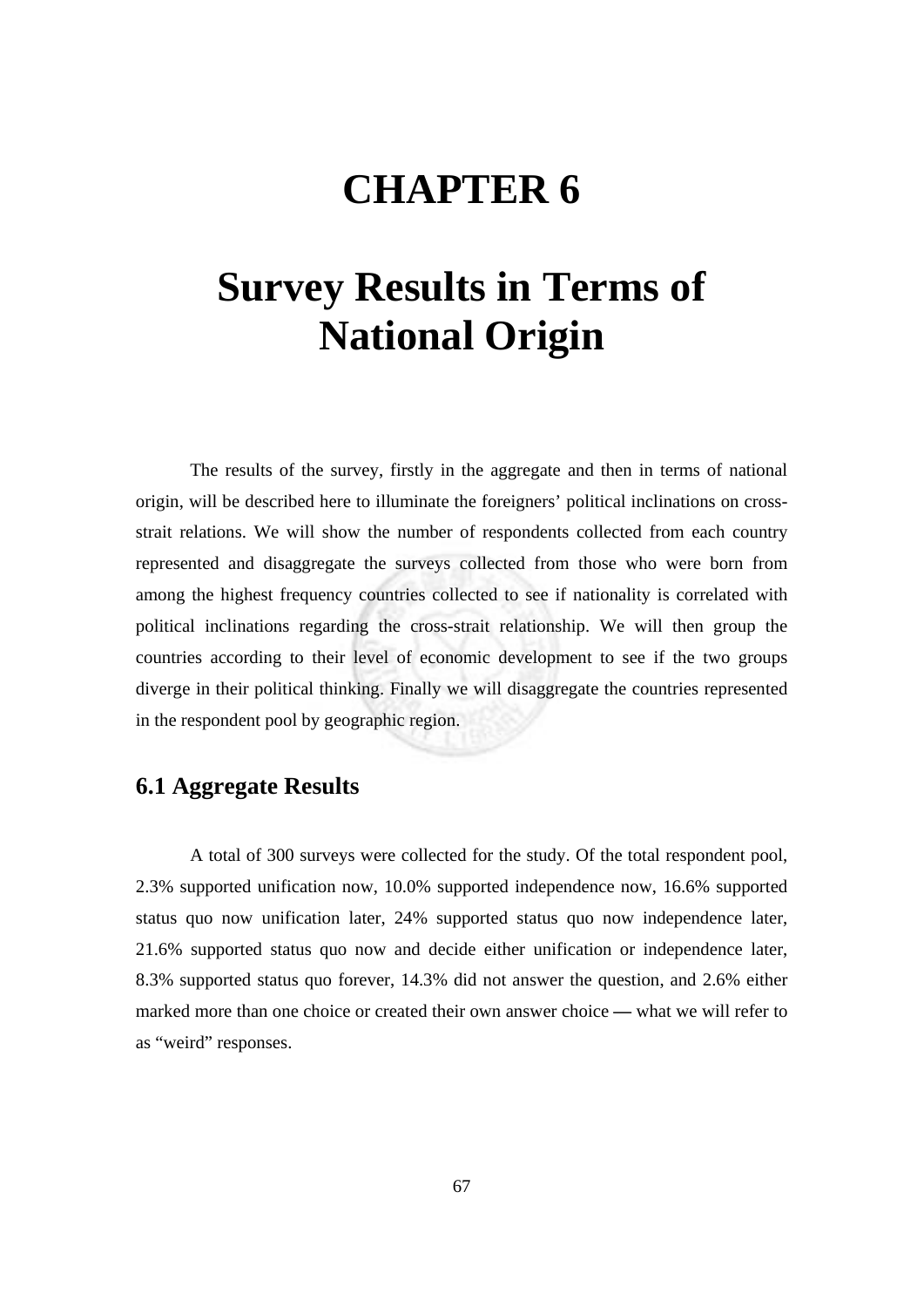|        | Total | Inification<br>now | Ņ<br>Independence<br>now | $\gamma$<br>Unification<br>later | Ļ<br>Independence<br>later | Ų١<br>⊟<br>Decide<br>later | Status<br>Ó<br>$\sin$<br>forever | P<br>Ķ<br>answer | Weird<br>answer |
|--------|-------|--------------------|--------------------------|----------------------------------|----------------------------|----------------------------|----------------------------------|------------------|-----------------|
| No.    | 300   | ┑                  | 30                       | 50                               | 72                         | 65                         | 25                               | 43               | 8               |
| $(\%)$ | (100) | (2.3)              | (10.0)                   | (16.6)                           | (24.0)                     | (21.6)                     | (8.3)                            | (14.3)           | (2.6)           |

**Table 6-1:** Aggregate Results of Foreigner's Political Inclinations Survey

This means that the answer choices could be ranked as follows according to frequency of responses from the total survey pool: 1) status quo now independence later (24.0%) 2) status quo now decide unification or independence later (21.4%), 3) move toward unification later  $(16.6\%)$ , 4) no response  $(14.3\%)$  5) independence now  $(10\%)$ , 6) status quo forever (8.3%), 7) move toward unification now (2.3%). This means as a whole, the foreigners were least likely to support unification now and most likely to support independence later.

Taken together, this means that 18.9% support unification now or later, 35% support independence now or later. This means that those supporting independence now or later outnumbered those supporting unification now or later by almost 2:1. Moreover, 70.5% of the respondents favor to keep the status quo for now, and to take any definitive action, either to keep the situation like the status indefinitely or to eventually move toward either unification or independence later. Meanwhile, 20.6% of the respondents would like to see action taken now. There might be many reasons the 43 respondents, who accounted for the 14.3% of survey sample, did not answer the last question.

It could be that some of the respondents did not understand the question, especially from the surveys we had translated into Thai and Indonesian. Also, some respondents might have gotten tired towards the end of the survey, since the question regarding the unification/independence issue was placed last on the survey.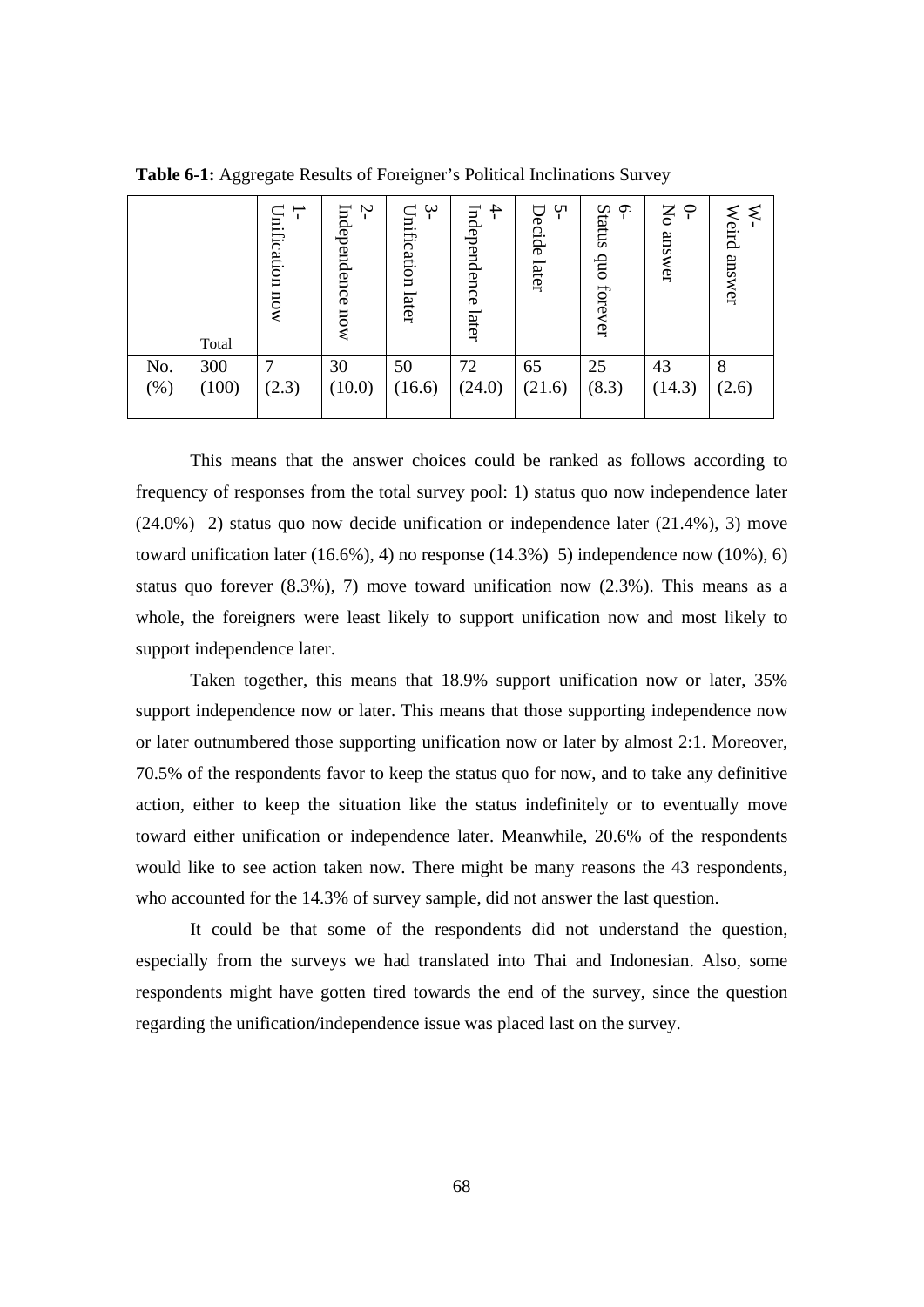## **6.2 Political Inclinations in Terms of Highest Frequency Countries**

The respondent sample represents people from 50 countries, 3 of the respondents noted their dual citizenship. They represented the following countries (with number of respondents):

| Table 6-2: Frequency of Respondents in Terms of National Origin |  |  |  |  |  |  |  |
|-----------------------------------------------------------------|--|--|--|--|--|--|--|
|-----------------------------------------------------------------|--|--|--|--|--|--|--|

| Argentina 2          |
|----------------------|
| Australia 2          |
| Austria 5            |
| Belgium 2            |
| Belize <sub>2</sub>  |
| Burkina Faso 1       |
| Canada 27            |
| Chile 3              |
| Colombia 1           |
| Costa Rica 3         |
| Croatia 1            |
| Czech Republic1      |
| Estonia 2            |
| France 8             |
| Germany 5            |
| Holland 1            |
| India 4              |
| Indonesia 50         |
| Ireland <sub>2</sub> |

| Italy 1                       |     |
|-------------------------------|-----|
| Japan 5                       |     |
| Kiribati 2                    |     |
| Lithuania 2                   |     |
| Macedonia 1                   |     |
| Malaysia 6                    |     |
| Marshall Is.1                 |     |
| Mexico 3                      |     |
| Myanmar 5                     |     |
| New Zealand 3                 |     |
| Nicaragua 2                   |     |
| Norway 1                      |     |
| Panama 1                      |     |
| Peru 2                        |     |
| Philippines 3                 |     |
| Poland <sub>3</sub>           |     |
| Russia 3                      |     |
| South Africa 5                |     |
| Christopher<br>St.<br>Nevis 2 | and |
|                               |     |

| Sweden 1             |
|----------------------|
| Switzerland 1        |
| Tajikistan 1         |
| Thailand 51          |
| Turkey 2             |
| <b>UK14</b>          |
| <b>USA 45</b>        |
| Vietnam <sub>2</sub> |
| South Korea 4        |
| Dual Citizenship     |
| indicated 4          |
| "Europe" 2           |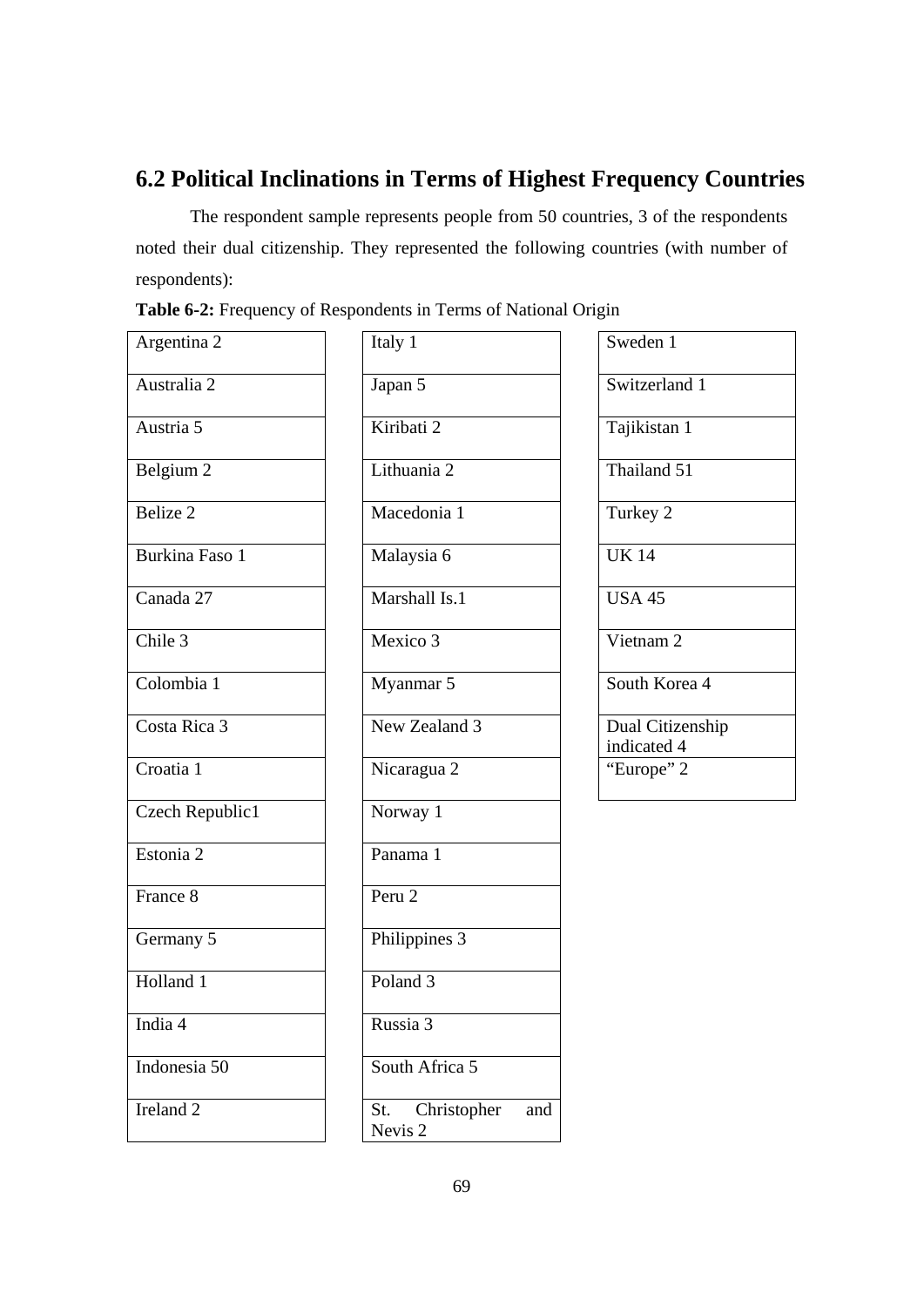The 6 countries with highest frequency in number of respondents were: Thailand (51), Indonesia (50), USA (45), Canada (27), UK (14) and France (8). 3

|               | Thailand       | Indonesia      | <b>USA</b>     | Canada         | <b>UK</b>      | France           |
|---------------|----------------|----------------|----------------|----------------|----------------|------------------|
|               | 51             | 50             | 45             | 27             | 14             | 8                |
| 195(%)        | (100)          | (100)          | (100)          | (100)          | (100)          | (100)            |
| 1-Unification | 2              | 1              | 1              | 1              | $\Omega$       | $\Omega$         |
| now           | (3.9)          | (2.0)          | (2.2)          | (3.7)          | (0)            | (0)              |
| $2-$          | $\theta$       | 9              | $\overline{7}$ | $\overline{4}$ | 3              | $\Omega$         |
| Indedendence  | (0)            | (18.0)         | (15.5)         | (14.8)         | (21.4)         | (0)              |
| now           |                |                |                |                |                |                  |
| $3-$          | 11             | 6              | $\overline{4}$ | $\overline{2}$ | 3              | $\overline{0}$   |
| Uniification  | (21.5)         | (12.0)         | (8.8)          | (7.4)          | (21.4)         | (0)              |
| later         |                |                |                |                |                |                  |
| 4-            | $\overline{2}$ | 5              | 18             | 13             | $\overline{4}$ | $\overline{2}$   |
| Independence  | (3.9)          | (10.0)         | (40)           | (48.1)         | (28.5)         | (25)             |
| later         |                |                |                |                |                |                  |
| 5-Decide      | 5 <sup>1</sup> | 8              | 10             | 3              | 3              | $\overline{2}$   |
| later         | (9.8)          | (16.0)         | (22.2)         | (11.1)         | (21.4)         | (25)             |
| 6-Status quo  | $\tau$         | 4              | $\overline{2}$ | $\overline{4}$ | $\Omega$       | $\overline{4}$   |
| forever       | (13.7)         | (8.0)          | (4.4)          | (14.8)         | (0.0)          | (50)             |
|               | 21             | 17             | $\Omega$       | $\Omega$       | 1              | $\Omega$         |
| 0-No answer   | (41.0)         | (34.0)         | (0)            | (0)            | (7.1)          | (0)              |
| W-weird       | 3              | $\overline{0}$ | 3              | $\Omega$       | $\overline{0}$ | $\boldsymbol{0}$ |
| answer        | (5.8)          | (0)            | (6.6)          | (0)            | (0)            | (0)              |

**Table 6-3:** Political Inclinations in Terms Highest Frequency Countries of Respondent Pool

3.9% of Thai respondents supported unification now, which is the highest of the six highest frequency countries supporting the answer choice, though only marginally, followed by Canadians at 3.7%. No respondents from the UK or France supported unification now, however since only 14 surveys from the former and 8 from the later were collected, more surveys would probably need to be collected from them in order to obtain a more confident result. Answer 2 **—** independence now **—** was rated highest by respondents from the UK at 21.4%, followed by Indonesia by 18%, USA with 15.5% and Canada with 14.8%. No respondents from France or Thailand supported independence now, despite the later group having 51 total respondents in the survey. Citizens of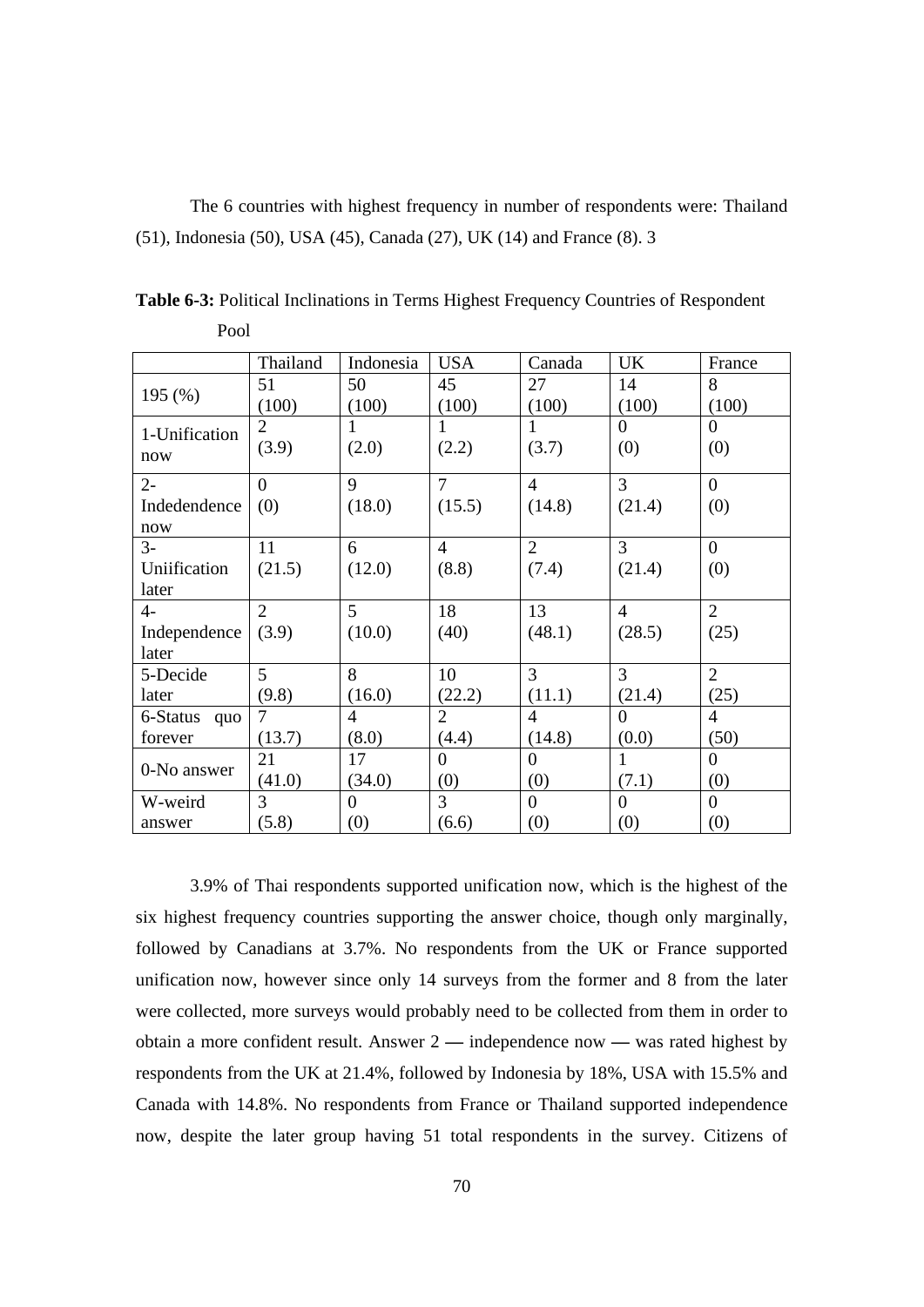Thailand and the UK rated question three almost equally at 21.5% and 21.4% respectively, representing the 2 groups with highest frequency for the question among the 6.

The rate at which Canadians supported question 4 **—** independence later  appears most frequent among the six countries at 48.1%, followed by Americans with 2 in 5 supporting the option and the UK at 28.5%, followed by France at 25%. Noteworthy is the rates in which Canadians, Americans, UK and France supported independence later are much higher than those respondents from Indonesia (10%) and Thailand (3.9%). Taken together, this means that the Canadians support independence either now or later most, with 62.9% marking either response 2 or 4, followed by Americans with 55.5%, followed by UK with 49.9%, followed by Indonesians with 28% and by the French with 25%. With the exception of Thailand all respondents from the 6 highest frequency questions favored independence or unification now or in the future. The exception however, Thailand, rated unification now or later much higher with 25.4% supporting it, verses only 3.9% supporting independence now or later.

As for response 5 **—** decide either unification or independence later **—** the French were the ones who rated it highest out of the 6 highest frequency countries with 25%. However, this figure is based on only 8 questionnaires collected from French people. The French were followed by Americans with 22.2%, the UK with 21.4%, Indonesians with 16%, Canadians with 11.1% and Thais with 9.8%. Among the surveys collected from respondents of the 6 countries, the French also rated answer 6 the highest, with 50% in support of it, followed by Canadians with 15.8%, Thailand with 13.7%, Indonesia with 8% and USA 4.4%. No respondents from the UK supported answer 6 for cross-Strait policy.

Indonesians and Thais were most likely to leave the last question blank with 41% and 34% respectively. This is contrast to Canadians, people from the UK and Americans, none of whom left the final response blank. In fact the number of surveys collected from Thais and Indonesians with the last question left blank accounted for 88.3% of the total number of surveys with the last question left blank that was collected from the total pool of respondents collected.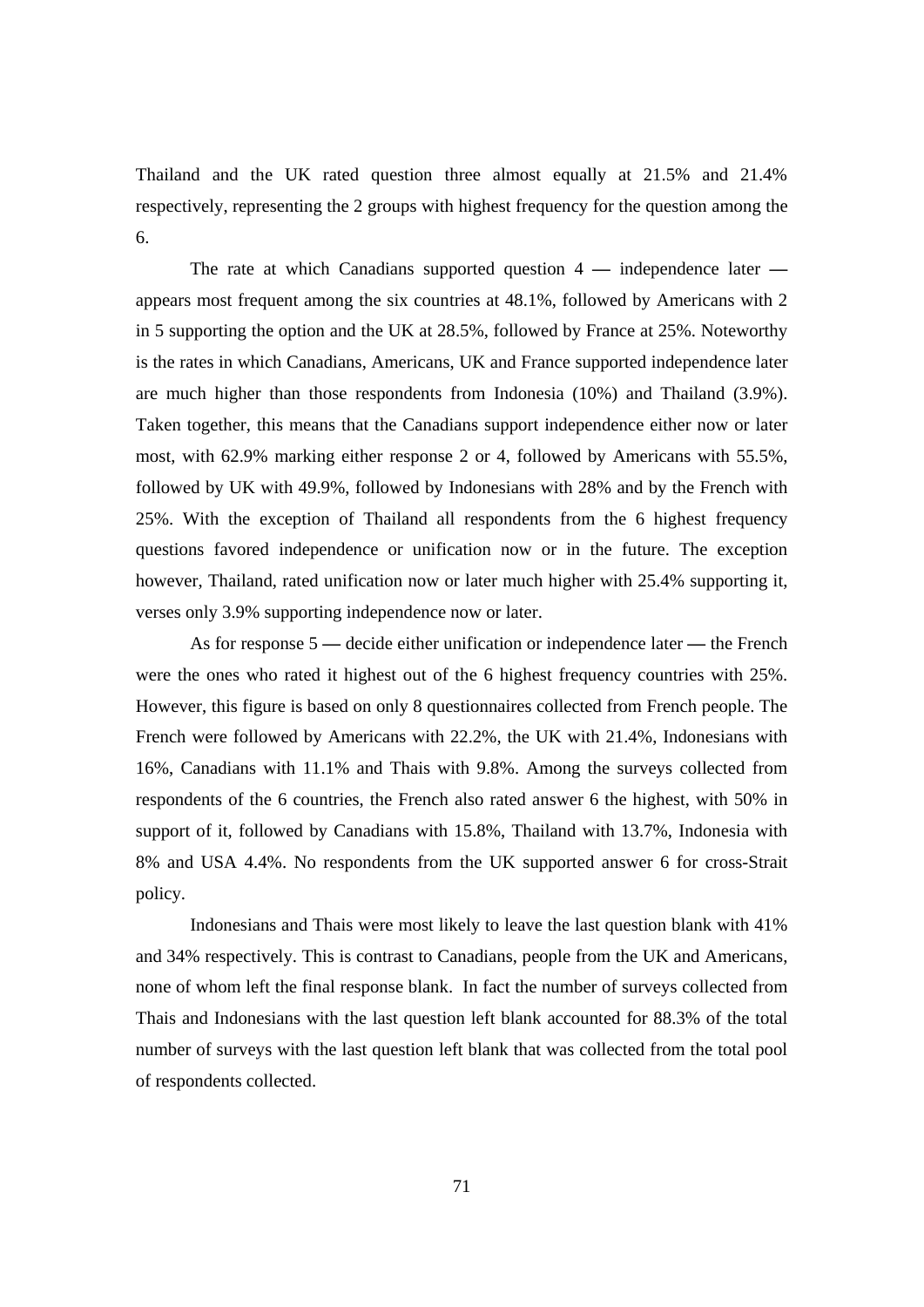#### **6.3 Political Inclinations in Terms of Country's Level of Development**

I then divided the countries into developed and underdeveloped countries. Generally, the World Bank, the International Monetary Fund and the Central Intelligence Agency include the following countries as developed, and all other countries considered underdeveloped.

> • Denmark • Faroe Islands (Denmark)

• Finland

- Bermuda
- Canada
- United States
- Hong Kong
- (PRC)
- Japan
- Macau (PRC
- Singapore
- South Korea
- Taiwan
- Andorra
- Austria
- Belgium • Cyprus
- France • Germany
	- Greece
	- Iceland
	- Ireland
	- Israel
	- Italy
	- Lichtenstein
	- Luxembourg
	- Monaco
- Netherlands
- Norway
- Portugal
- San Marino
- Spain
- Sweden
- Switzerland
- United Kingdom
- Vatican City
- (Holy See)
- Australia
- New Zealand

Thus under this classification, 132 of the respondents were from developed countries as opposed to 166 who hailed from underdeveloped countries. The results of our survey suggest that those foreigners who come to Taiwan from developed countries are, on the whole, more likely to be pro-independence, while those from underdeveloped countries are more likely to be pro-unification. Of respondents from developed countries, 14.3% supported independence now and 37.1% supported keeping the status quo and moving toward independence in the future, which correspondingly for the underdeveloped world is 8.3% and 13.8%, respectively. Taken together this means that a little over a half of those respondents supported independence at some point in time.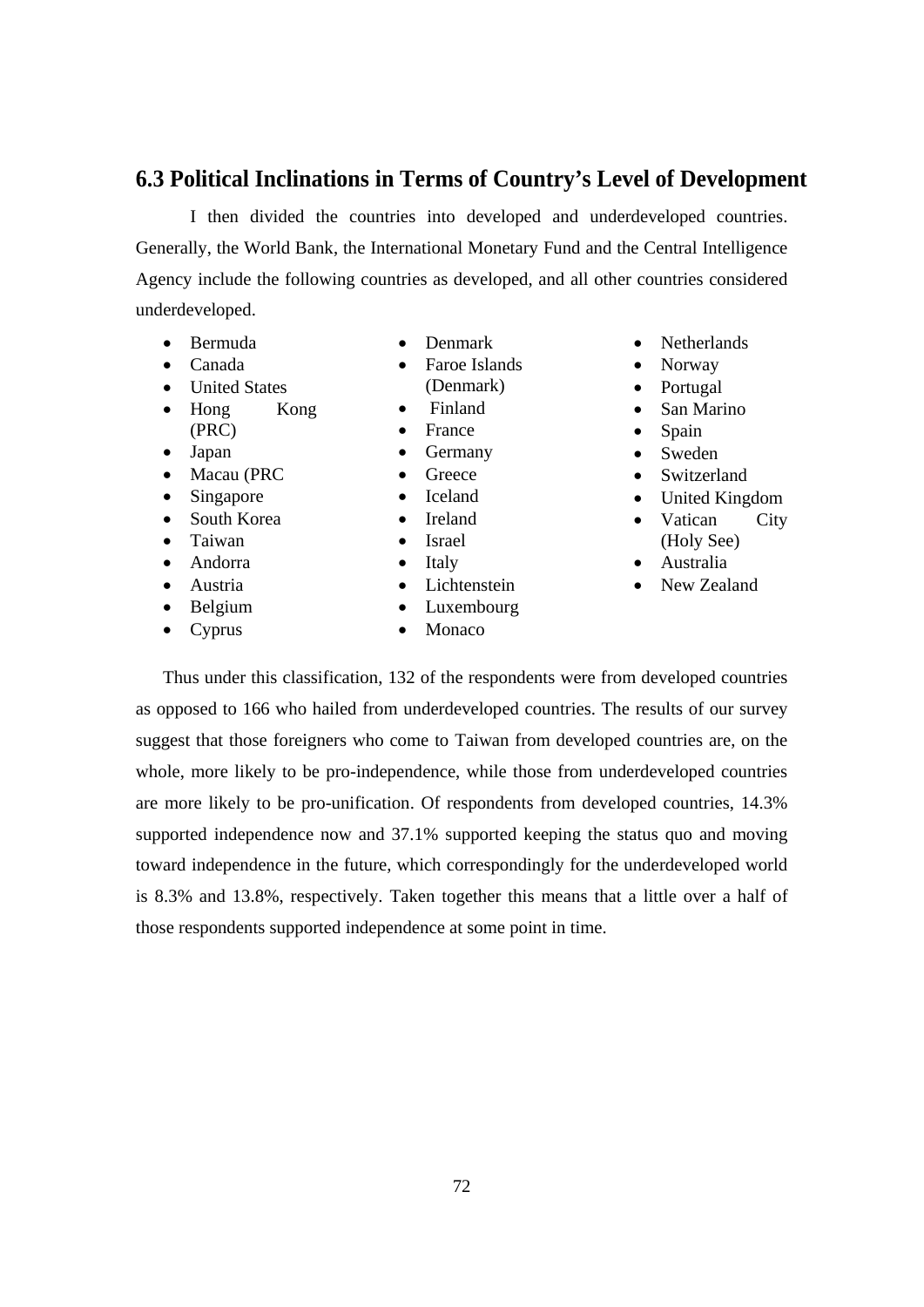|              | Total | now<br>Unification<br>$\overline{\phantom{a}}$ | Ņ<br>now<br>Independence | $\dot{\mathbf{r}}$<br>Unification<br>later | $\ddot{}$<br>Independence<br>ater | ٻ.<br>Decide later | Status quo<br>ႁ<br>forever | $\Theta$<br>No answer | ⋞<br>Weird answer |
|--------------|-------|------------------------------------------------|--------------------------|--------------------------------------------|-----------------------------------|--------------------|----------------------------|-----------------------|-------------------|
| $\mathbf{A}$ |       |                                                |                          |                                            |                                   |                    |                            |                       |                   |
| No.          | 132   | 2                                              | 19                       | 18                                         | 49                                | 28                 | 10                         | $\overline{2}$        | $\overline{4}$    |
| (% )         | (100) | (1.5)                                          | (14.3)                   | (13.6)                                     | (37.1)                            | (21.2)             | (7.5)                      | (1.5)                 | (3)               |
| $\, {\bf B}$ |       |                                                |                          |                                            |                                   |                    |                            |                       |                   |
| No.          | 166   | $\overline{4}$                                 | 11                       | 31                                         | 23                                | 37                 | 15                         | 41                    | $\overline{4}$    |
| (%)          | (100) | (2.4)                                          | (8.3)                    | (18.6)                                     | (13.8)                            | (22.0)             | (9.0)                      | (24.6)                | (2.4)             |

**Table 6-4:** Foreigner's Political Inclinations in Terms of Their Country's Level of Development

Note: A= Developed Country; B=Underdeveloped Country

This is in contrast to the corresponding figures of respondents from underdeveloped countries with 8.3% supporting independence now and 13.8% supporting status quo now and independence in the future, or 22.1% supporting independence at some point in time. In terms of unification, respondents from the developed world supported unification now only 1.5% of the time, while they supported unification in the future 13.6% of the time, meaning they supported unification with China at some point about 15% of the time. In comparison, the aggregate figure for respondents from underdeveloped countries supported unification at some point in time, at 40.6%, is more than two-and-a-half times more likely than members of the developed world. Moreover, with so many Thais and Indonesians represented in the survey, it should be unsurprising that the figure for those who have left the final question blank is markedly higher for the grouping of underdeveloped countries than for developed countries **—** 24.6% verses 1.5%

 However, the discrepancies between the developed and undeveloped countries seem to be minimal when it comes to the two groupings' inclinations on keeping the status quo indefinitely, and on deciding the unification/independence at a later date. 21.2% of respondents from developed countries said that they supported maintaining the status quo and moving toward independence or unification at a later; this figure is comparable to the underdeveloped world at 22%. Similarly, 7.5% of respondents from the former said they supported status quo forever, while 9% of those from underdeveloped countries supported status quo forever.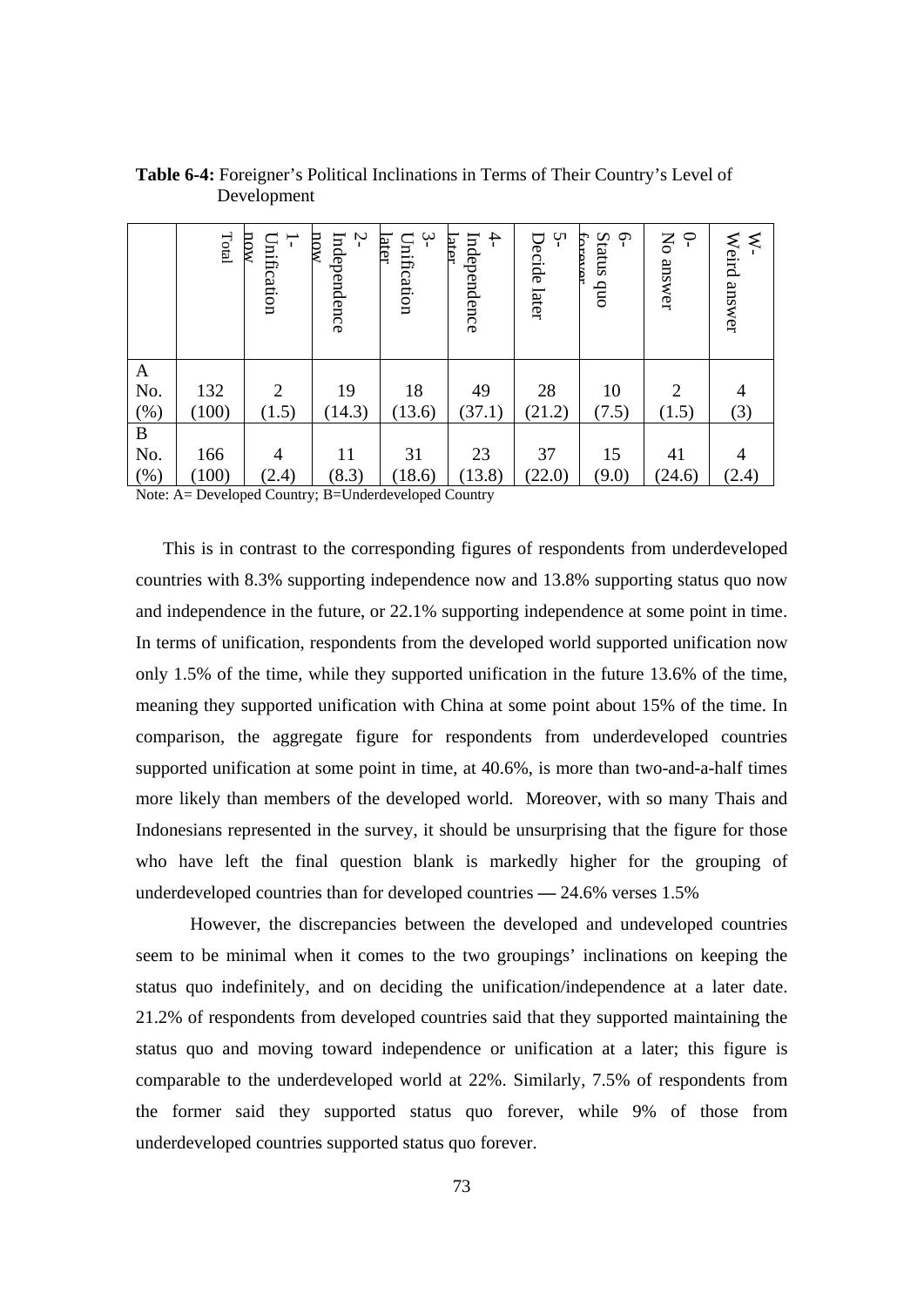## **6.4 Political Inclinations in Terms of Country's Geographic Region**

 I then divided the respondents by continent. This yielded 6 respondents from Africa, 133 from Asia (Includes Middle East, India and Central Asia), 10 from Central America, 57 from Europe, 75 from North America, 8 from Oceania, 8 from South America and 3 with dual citizenship.

 Region Total 1- 2- 3- 4- بہ م 0- W-

**Table 6-5:** Foreigners' Political Inclinations in Terms of Their Country's Geographic

|                 | Total | $\overline{1}$<br>Unification now | Ņ<br>Independence now | $\mathfrak{P}$<br>Unification later | $\overline{4}$<br>Independence later | Ņ<br>Decide later | $\tilde{\mathcal{L}}$<br>Status quo forever | $\varphi$<br>No answer | Weird answer<br>$\tilde{\mathbf{z}}$ |
|-----------------|-------|-----------------------------------|-----------------------|-------------------------------------|--------------------------------------|-------------------|---------------------------------------------|------------------------|--------------------------------------|
| Africa          |       |                                   |                       |                                     |                                      |                   |                                             |                        |                                      |
| No.             | 6     | $\boldsymbol{0}$                  | $\mathbf{0}$          | $\overline{0}$                      | $\mathbf{1}$                         | $\overline{4}$    | $\overline{0}$                              | $\boldsymbol{0}$       | $\mathbf{1}$                         |
| $(\% )$         | (100) | (0)                               | (0)                   | (0)                                 | (16.7)                               | (66.6)            | (0)                                         | (0)                    | (16.6)                               |
| Asia            |       |                                   |                       |                                     |                                      |                   |                                             |                        |                                      |
| No.             | 133   | $\overline{4}$                    | 13                    | 25                                  | 11                                   | 25                | 14                                          | 38                     | $\overline{3}$                       |
| (%)             | (100) | (3.0)                             | (9.7)                 | (18.7)                              | (8.2)                                | (18.7)            | (10.5)                                      | (28.5)                 | (2.2)                                |
| Central America |       |                                   |                       |                                     |                                      |                   |                                             |                        |                                      |
| No.             | 10    | $\boldsymbol{0}$                  | $\mathbf{0}$          | $\mathbf{1}$                        | $\overline{4}$                       | $\overline{3}$    | $\mathbf{0}$                                | $\overline{2}$         | $\overline{0}$                       |
| $(\% )$         | (100) | (0)                               | (0)                   | (10.0)                              | (40.0)                               | (30.0)            | (0)                                         | (20.0)                 | (0)                                  |
| Europe          |       |                                   |                       |                                     |                                      |                   |                                             |                        |                                      |
| No.             | 57    | $\mathbf{1}$                      | 5                     | 10                                  | 21                                   | 14                | $\overline{4}$                              | $\mathbf{1}$           | $\mathbf{1}$                         |
| (%)             | (100) | (1.7)                             | (8.7)                 | (17.5)                              | (36.8)                               | (24.5)            | (7.0)                                       | (1.7)                  | (1.7)                                |
| North America   |       |                                   |                       |                                     |                                      |                   |                                             |                        |                                      |
| No.             | 75    | $\overline{2}$                    | 12                    | 6                                   | 32                                   | 13                | $\overline{7}$                              | $\mathbf{1}$           | 3                                    |
| $(\% )$         | (100) | (2.6)                             | (16.0)                | (8.0)                               | (42.6)                               | (17.3)            | (9.3)                                       | (1.3)                  | (4.0)                                |
| Oceania         |       |                                   |                       |                                     |                                      |                   |                                             |                        |                                      |
| No.             | 8     | $\overline{0}$                    | $\overline{0}$        | $\overline{2}$                      | $\mathbf{1}$                         | $\overline{3}$    | $\mathbf{0}$                                | $\overline{2}$         | $\overline{0}$                       |
| $(\% )$         | (100) | (0)                               | (0)                   | (25.0)                              | (12.5)                               | (37.5)            | (0)                                         | (25)                   | (0)                                  |
| South America   |       |                                   |                       |                                     |                                      |                   |                                             |                        |                                      |
| No.             | 8     | $\boldsymbol{0}$                  | $\overline{0}$        | 5                                   | $\boldsymbol{0}$                     | $\overline{3}$    | $\boldsymbol{0}$                            | $\boldsymbol{0}$       | $\boldsymbol{0}$                     |
| (%)             | (100) | (0)                               | (0)                   | (62.5)                              | (0)                                  | (37.5)            | (0)                                         | (0)                    | (0)                                  |

It was a shame that for Central America, Oceania and South America yielded so few results, as South Americans seem like the biggest anomaly. Namely, 5 of the 8 respondents said they were in support of status quo now and unification later (62.5%),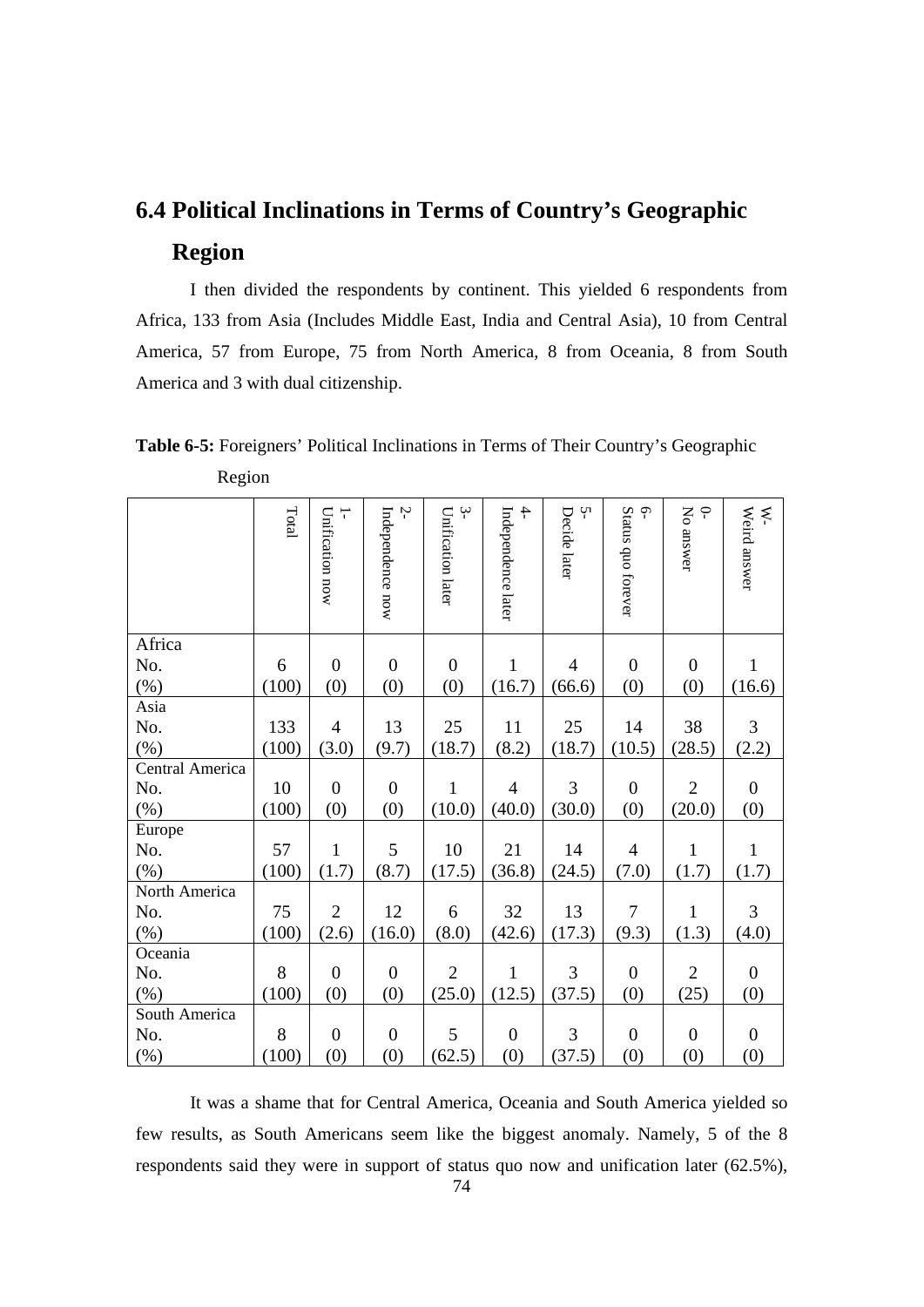with the remaining 3 supporting the status quo now and moving either unification or independence later (37.5). Respondents from Asia supported unification later and status quo now/decide unification or independence later (18.7%), accounting for the group's two most popular choices. The highest rated answer for respondents from Oceania was also question 5 **—** status quo now, decide either unification or independence later.

 Aside from South Americans, people from Oceania and Asians, answer 4  independence later was the most popular response with 4 of the 6 respondents from Africa who chose that response, 42.6% of North Americans, and 36.8% of Europeans. North Americans were also most likely to support independence now with 16% supporting it, which is in contrast to Europeans at 8.7% and 0% of people from Oceania. Among all the continents few seemed to support unification now with 3% of people from Asia supporting it, followed by 2.6% of North Americans, followed by 1.7% of people from Oceania. No respondents from other continents chose answer 1.

### **6.4 Summary**

In this section we have shown that the most popular answer among the respondents in the aggregate is independence later with 24.0%, which was followed by status quo now, decide later 21.6%. The least popular answer was unification now with only 2.3%. Independence now, status quo forever both accounted for less than 10% of the respondent pool each. In terms of national origin as a useful independent variable influencing political inclinations on the cross-strait relationship, we found that among the highest frequency countries, an overwhelming of those in USA and Canada favored independence later 40% and 48.1%, respectively, while the policy option was also popular for those from the UK with 28.5%. However, the proportion of those from UK who favored unification later 21.5% surpassed those favoring independence later (3.9%) by almost 6 fold.

Another finding is that those from Thailand and Indonesia tended to answer the question regarding cross-strait relationship least frequently with 41% and 34%, respectively **—** which compares to to 0% for respondents from the UK, Canada and France while those from the UK only skipped the question 7.1% of the time. Based on these figures, it should unsurprising then, that those from developed parts of the world tended to rate independence later at 37.1%, substantially higher than those from the